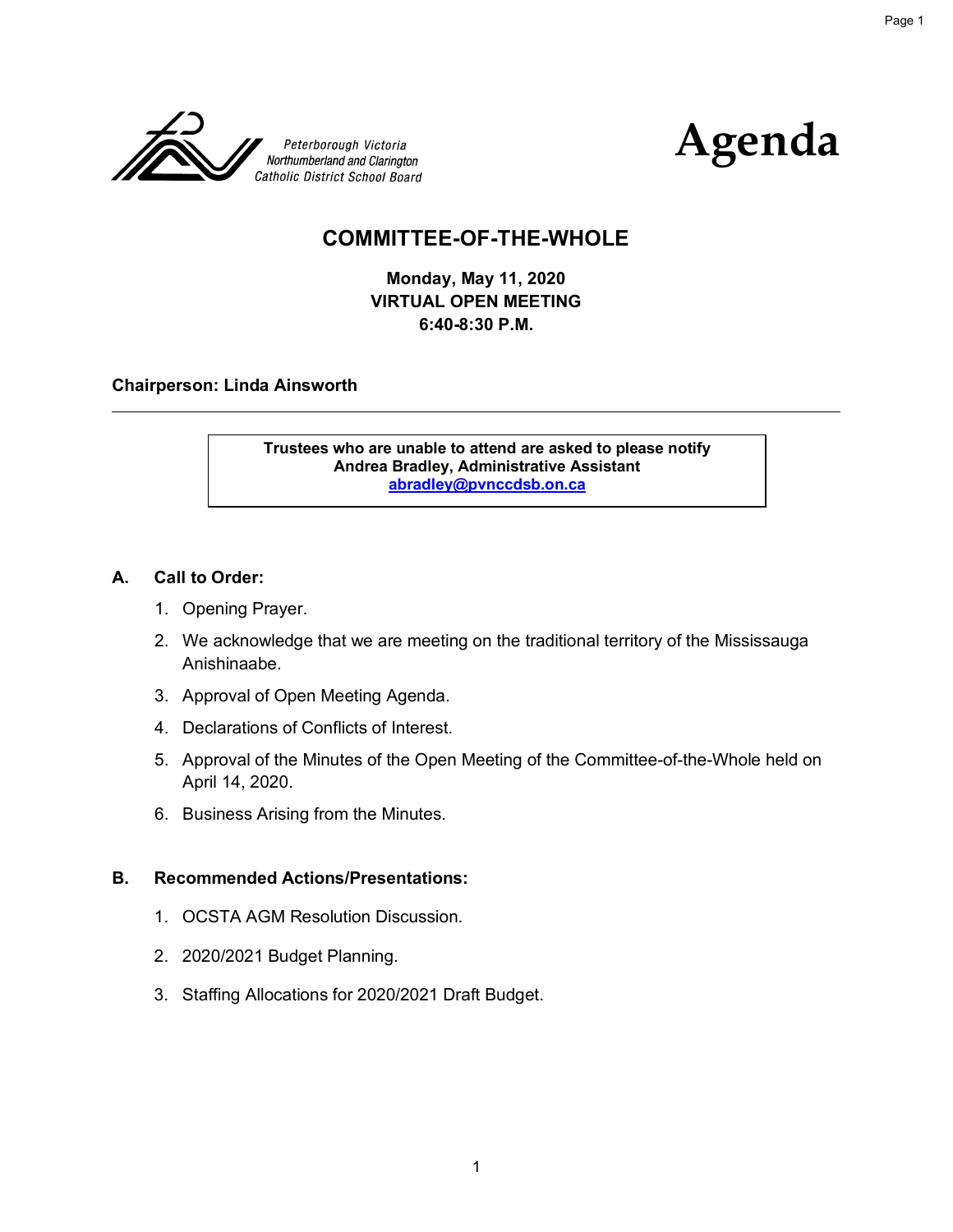## **C. Information Items:**

## **D. Old Business:**

## **E. New Business:**

## **F. Next Meeting:**

1. Monday, June 8, 2020 – 6:30 p.m.

## **G. Conclusion:**

- 1. Closing Prayer.
- 2. Adjournment.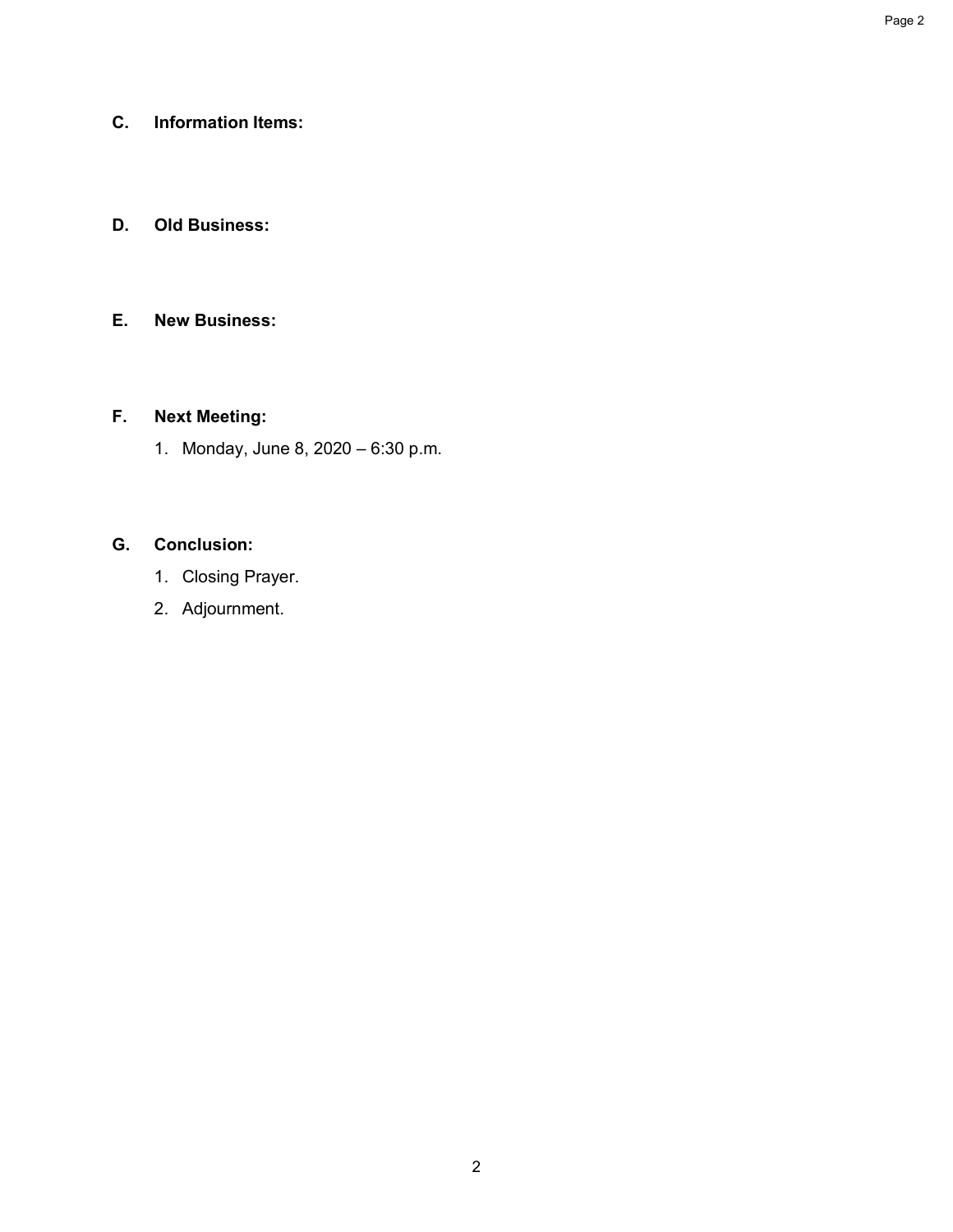2020-G-OP-8



# **Minutes**

THE MINUTES OF THE VIRTUAL OPEN MEETING OF THE COMMITTEE-OF-THE-WHOLE held on Tuesday, April 14, 2020 at 7:21 p.m. via Google Meet.

#### **PRESENT**

| Trustees: | Mmes. Linda Ainsworth (Committee Chairperson), Eveline Fisher (Senior Student<br>Trustee), Michelle Griepsma, Helen McCarthy.                       |
|-----------|-----------------------------------------------------------------------------------------------------------------------------------------------------|
|           | Messrs. David Bernier, Josh Hill (Junior Student Trustee), Kevin MacKenzie,<br>Emmanuel Pinto.                                                      |
|           | Administration: Mmes. Joan Carragher, Laurie Corrigan, Isabel Grace.<br>Messrs. Pepe Garieri, Timothy Moloney, Michael Nasello, Stephen O'Sullivan. |
| Guests:   |                                                                                                                                                     |
| Regrets:  | Mr. Braden Leal.                                                                                                                                    |
| Recorder: | Mrs. Andrea Bradley.                                                                                                                                |

#### **A. Call to Order**:

- 1. Linda Ainsworth called the meeting to order.
- 2. Linda Ainsworth, acknowledged that the Committee-of-the-Whole Meeting was taking place on the traditional territory of the Mississauga Anishinaabe.

## 3. Approval of Open Meeting Agenda.

**MOTION:** Moved by Helen McCarthy, seconded by Emmanuel Pinto, that the Open Meeting Agenda be accepted.

Carried.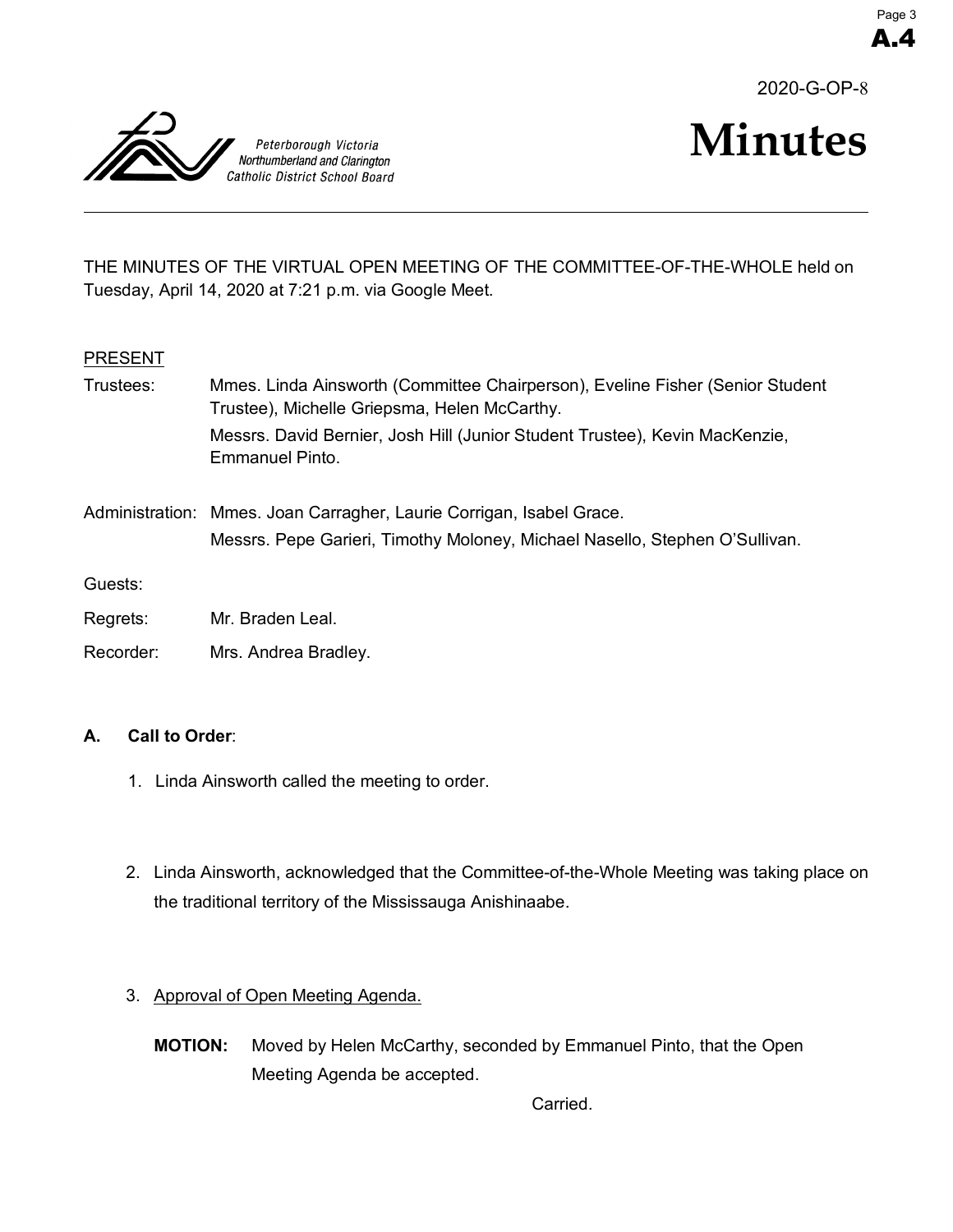- 4. Declarations of Conflicts of Interest.
- 5. Approval of the Minutes of the Committee-of-the-Whole Open Meeting held on March 9, 2020.
	- **MOTION:** Moved by David Bernier, seconded by Michelle Griepsma, that the Minutes of the Committee-of-the-Whole – Open Meeting, held on March 9, 2020, be approved. Carried.
- 6. Business Arising from the Minutes.

Michelle Griepsma, Board Chairperson, gave the Committee-of-the-Whole Committee an update on Fair Trade Purchasing for Student Clothing. Michelle thanked Kevin Hickey, Purchasing, Planning and Facilities Administration Manager, for getting back to her with answers to questions arising from his presentation at March 9, 2020 Committee-of-the-Whole meeting.

## **B. Recommended Actions/Presentations:**

#### **C. Information Items:**

1. Review of Education Development Charge Policies.

Isabel Grace, Superintendent of Business and Finance, presented the Review of Education Development Charge Polices to the Committee-of-the-Whole and answered questions from Trustees. There will be a motion at the next Policy Development Committee Meeting that Policy 105 – School Sites – Operating Budget Surplus, and Policy 106 and Administrative Procedure 106 – Alternative Arrangements for School Facilities be removed.